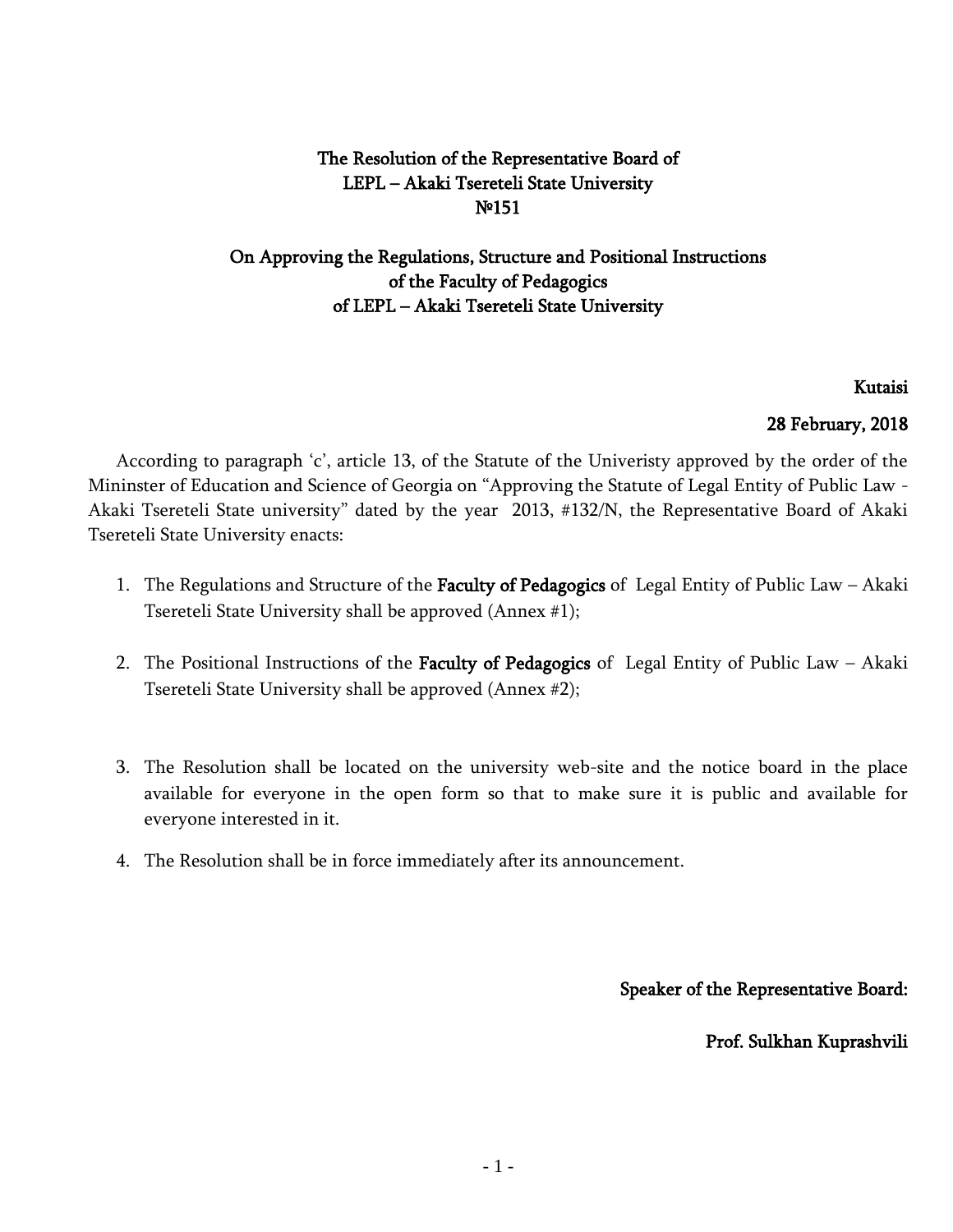Annex №1 Approved: By the Resolution #151 of the Board of Representatives of Akaki Tsereteli State University February 28, 2018

## Chapter 1. General Provisions

Article 1. The Regulations of the Faculty of Pedagogics (hereinafter referred to as – the "Regulations") of the Legal Entity of Public Law (LEPL) - Akaki Tsereteli State University is designed in accordance with the Law of Georgia on "Higher Education", the order of the Minister of Education and Science of Georgia on "Approving the Statute of LEPL – Akaki Tsereteli State Univesrity" dated by September 9, 2013, #132/N (hereinafter – "The Statute of the University") and other legislative and statutory acts.

Article 2. The Regulations of the Faculty of Pedagogics (hereinafter – the "Faculty") define the main directions of the faculty activities, goals and objectives of the academic-scientific field, the status, functions and competence, the rule for the Faculty Board elections, the structure of the faculty, the management system, the rule for the Faculty Quality Assurance Service activities and regulate other relations connected with the faculty administrative activities.

Article 3. The Faculty implements educational programmes and scientific researches within the conditions of academic freedom. The faculty provides students and the academic staff with the appropriate conditions for learning, teaching and scientific research, with the opportunities to receive the proper education that meets modern standards, and improve learning and scientific environment.

#### **Article** 4.

**a)** The regulations and structure of the faculty are designed by the Faculty Board on the proposal of the Dean and approved by the representative body of the university - the Board of Representatives of the University.

b) The Regulation shall come into force immediately after its approval by the Representative Board.

**Article 5.** These regulations or their shall be made void or amended and/or supplemented by the Representative Board of the University on the suggestion of the Board of the Faculty.

**Article 6.** The faculty has its seal, which reflects the full name of the faculty.

**Article 7.** The full name of the faculty is the "**Faculty of Pedagogics** of Legal Entity of Public Law (LEPL) – Akaki Tsereteli State University".

**Article 8**. Issues, which are not organized by these regulations, shall be arranged in accordance with the Statute of the University by decision of the university governing bodies.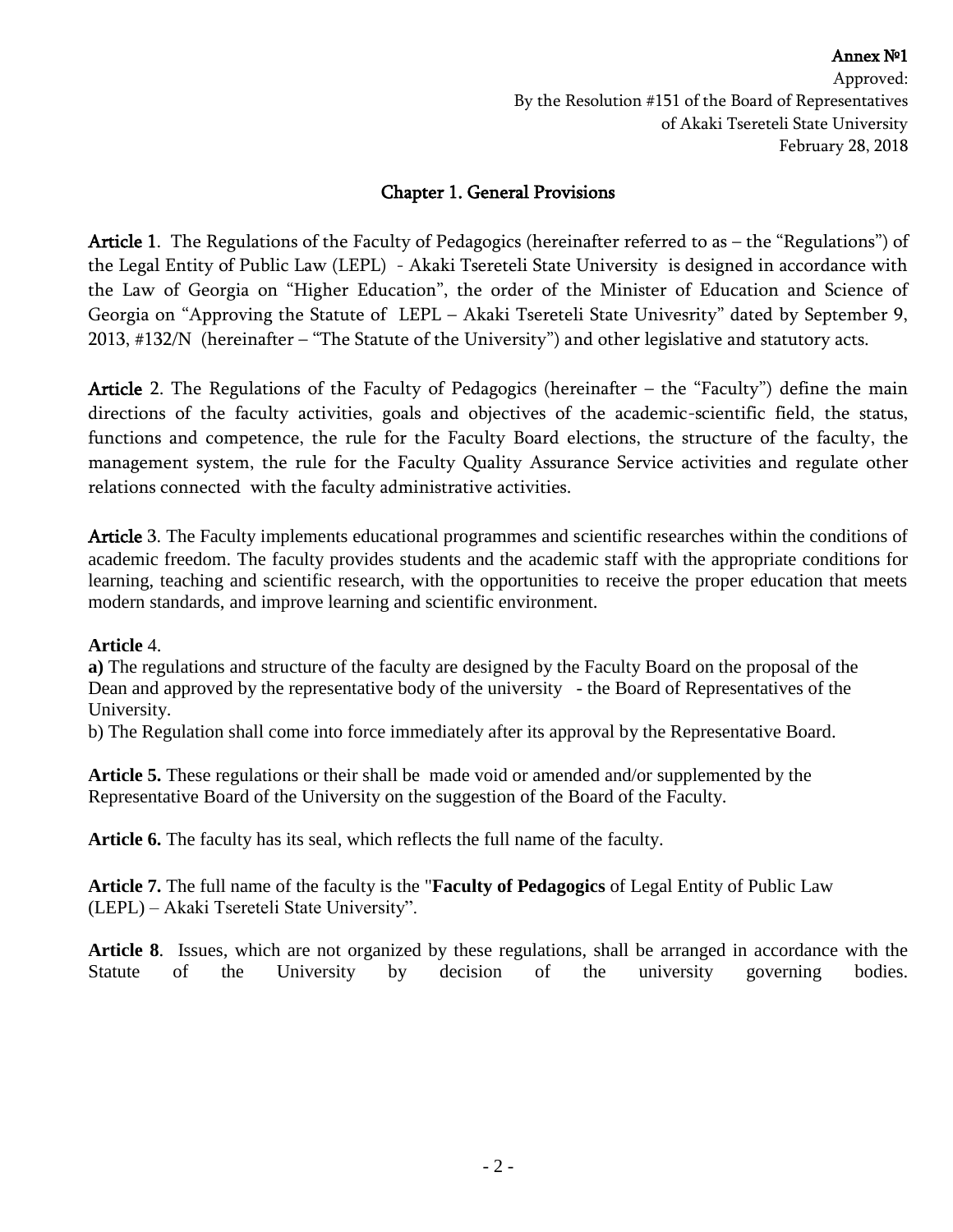#### **Chapter II. Faculty Status. Main Directions of Activities. Goals and Objectives, Functions and Competence**

#### **Article 9. Faculty Status**

1. Faculty is the main educational-structural, academic-scientific and administrative unit of the university created on the basis of the Law on "Higher Education", which acts according to the Law of Georgia on "Higher Education", the Statute of the University, and other corresponding juridical acts, which ensure students preparation in one or several specializations and granting them with the relevant qualification.

2. The Academic Council of the University makes decision on creating, reorganizing or terminating the faculty.

## **Article 10. Main Directions of the Faculty Activities**

1. The main directions of the faculty activities are to implement higher educational programme/programmes, conducting scientific researches and creative activities, granting the relevant academic degree and the Teacher Certificate.

2. The faculty activities are carried out in education sciences and teacher education (training).

## **Article 11. Faculty Goals**

**1.** In the action field support enhancement of Georgian and foreign cultural values which are oriented on the essential democratic and human ideals for existence and development of civil society by:

1.1.) Implementing educational programme that meet the modern standards and satisfy personal interests and opportunities, by giving higher academic education prepare highly qualified specialists; support individuals professional development;

1.2.) Developing science, create conditions for a scientific research; trainig and re-training of new scientific staff, realizing personal potential and developing creative skills; satisfy the needs of individuals to enhance their qualification and being re-trained;

2. Foster students and academic personnel's mobility.

## **Article 12. Faculty Functions and Objectives**

The functions and objectives of the faculty are as follows:

a) Designing and implementing academic programmes of higher education (Bachelor's, Master's and Doctor's degree educational programmes);

b) Designing and implementing professional training and re-training short-term educational

programmes/courses; implementing fundamental and applied scientific researches;

c) Compiling textbooks and publishing the findings of scientific researches in the periodical scientific journal of the faculty; issuing a scientific-litarary journal;

d) Organizing scientific work; supporting integration of higher education and science; fostering dissemination of the modern knowledge and technologies;

e) Ensuring academic freedom of learning, teaching and scientific research; designing a system to support scientific work and its implementation;

f) Implementing and improving the management system; assuring publicity and transparency of management; solving administrative problems; assuring participation of the faculty academic staff and students in decision making and in the monitoring process of their implementation;

g) Creating necessary conditions for students, academic staff and especially for the students with special needs for learning, teaching and scientific researches;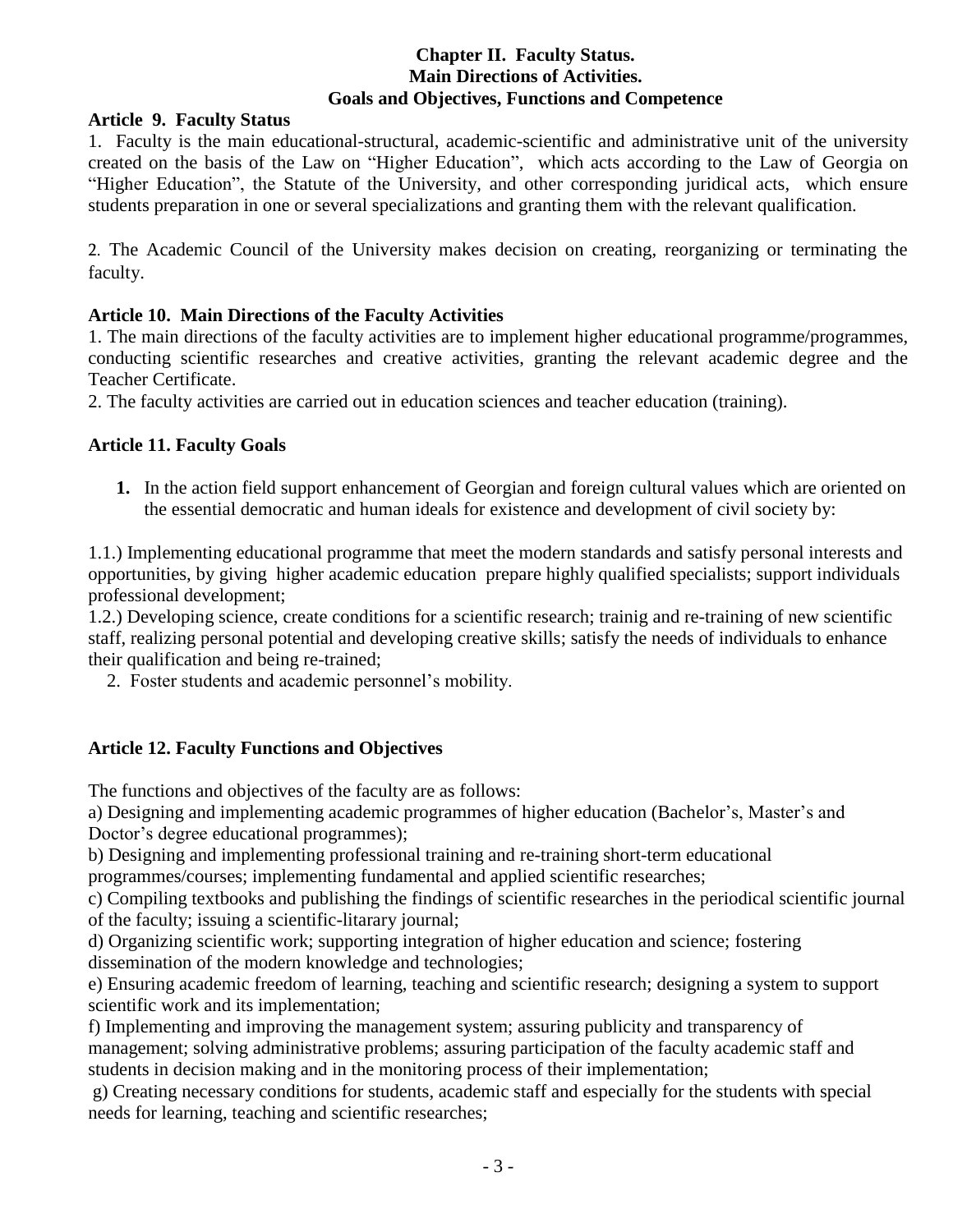h) Assuring any kind of discrimination in the field of higher education is banned, among them according to academic, religious or ethnic affiliation and/or opinion, gender, social origin or other forms;

**5.** Other functions and objectives of the faculty shall be based on and correspond to the acting legislation; 6. It is prohibited to create any structural units of political or religious organizations.

# Chapter III. Faculty Management Bodies

## **Article 13. The Status of the Faculty Management Body**

1. The management body of the faculty is the governing subject defined by the Law of Georgia on "Higher Education", which implements academic, scientific and administrative management of the faculty. 2. The management body of the faculty acts according to the Law of Georgia on "Higher Education", the University Statute, these regulations and administrative acts of the faculty management bodies and other legislative acts.

3. The faculty managing bodies are:

a) The Faculty Board;

b) The Dean;

c) Faculty Quality Assurance Service.

## **Article 14. The Board of the Faculty**

1. The Board of the Faculty is the representative body of the faculty, which consists of representatives elected from the academic staff of the faculty and from the student self-governance based on direct, free and equal elections by means of the ballot voting.

2. The authority of the Board of the Faculty is defined by the Law of Georgia on "Higher Education", the Statute of the University and other relevant legislative and statutory acts, by these regulations and the decisions made by the university governing bodies.

3.The rule for inviting and managing the Board of the Faculty, or decision-making shall be defined according to the University Statute and the Standing Orders of the Faculty Board.

4.The Standing Orders of the Faculty Board shall be drawn up by the Faculty Board .

# **Article 15. Authority and Responsibility of the Faculty Board**

1.Goals and objectives of the Faculty Board derive from the Law of Georgia on "Higher Education" and the University Statute. The goals and objectives of the Faculty Board define its authority. The Faculty Board makes decisions within its authority. A form of the decisions made by the Faculty Board is the resolution of the Board of the Faculty.

2. The Faculty Board:

a) Defines and drafts a budget project of the main educational unit of the faculty and submits it for approval to the Head of the Admicistration;

b) Based on free and equal elections, elects the Dean of the Faculty unit by secret ballot by the majority of the list;

c) Designs a staratetic development plan of the faculty on the proposal of the Dean and presents it for approval to the Academic Council of the Istitution of Higher Education

d) Designs a strategic development plan for the main educational structural unit, educational and scientific-research programs on the proposal of the Dean and submits then to the Academic Council for approval;

e) On the proposal of the Dean, designs the structure and regulations of the main educational structural unit and submits them for approval to the Academic Council;

f) Develops the regulations of the Dissertation Board and submits them for approval to the Academic Council;

g) Elects the head of the Quality Assurance Service of the main educational unit;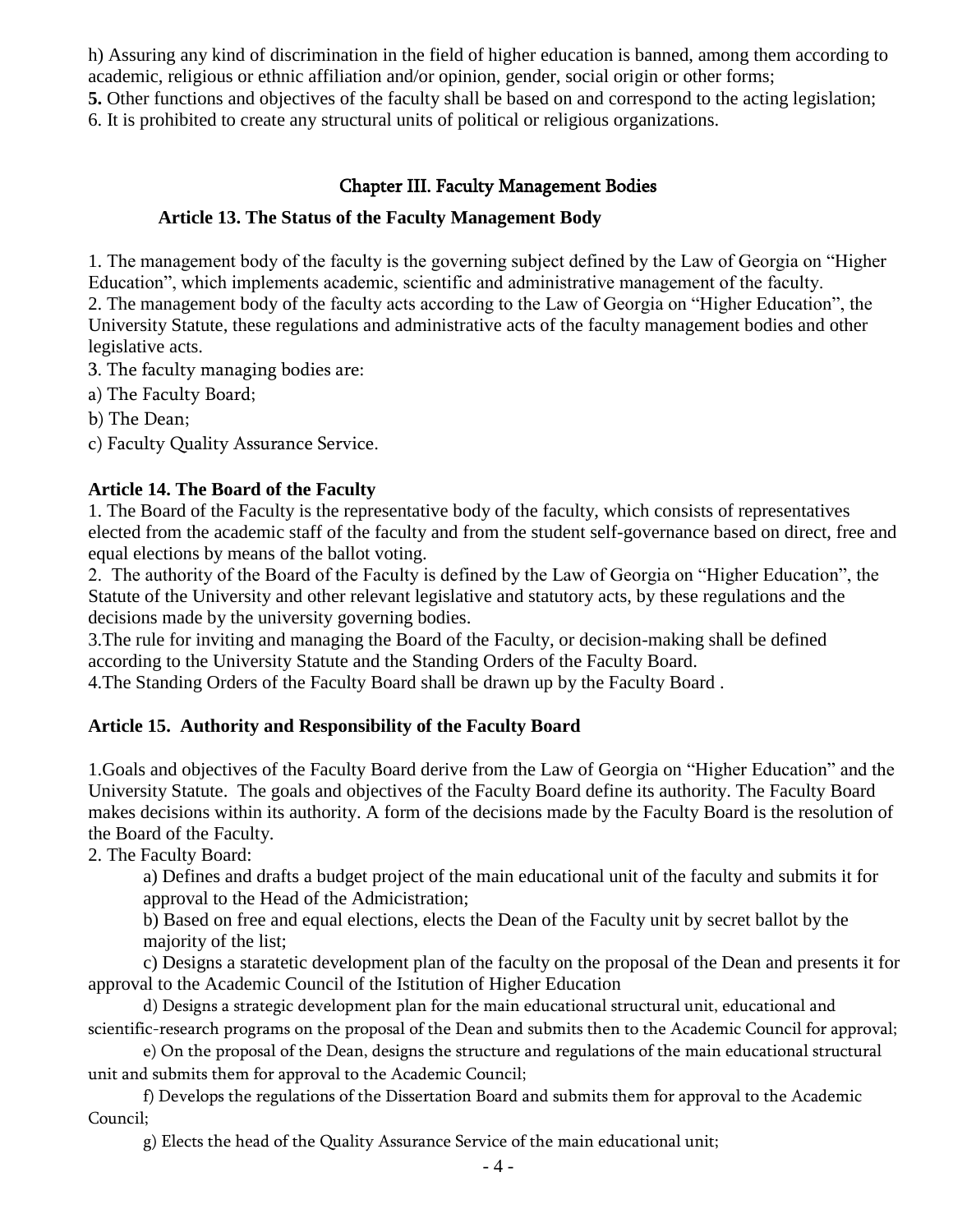h) On request of not less than 1/3 of the members of the Faculty Board, is authorized to present the issue of early termination of the authority of the Dean, in case he/she abuses the Georgian legislation, fails to implement the entrusted responsibilities duly or/and perfoms improper activities for the Dean. The decision on terminating the Dean's authority pre-term is made by secret balloting by the majority of the members. The Dean does not take part in the balloting, as defined by this paragraph. Appellation of the decisions made on these issues does not suspend the validity of the disputing act.

 i) In case the Dean's authority is terminated pre-term, the Board of the Faculty appoints an acting Deputy Dean.

 j) Implements other authorities granted by this regulation and other legislative and statutory normative acts.

3. The Faculty Board is responsible for the implementation of the entrusted objectives and functions.

## Article 16. **Faculty Board Member Status. Authority and Responsibilities.**

1. Members of the Faculty Board are individuals elected from the relevant

academic-scientific structural units of the faculty governing bodies and students from students' selfgovernance;

2. A member of the Board of the Faculty acts according to the acting legislation, the University Statute, these Regulations and the Standing Orders of the Faculty Board.

3. The authority of a member of the Faculty Board shall be exercised for a period of

4 years, except as provided by thess Regulations.

4. The authority of a member of the Faculty Board is determined by the Law of Georgia on

"Higher Education", the University Statute, by these Regulations, the Standing Orders of the Faculty Board and other relevant administrative acts.

5. A member of the Faculty Board is responsible for performing the enstrusted functions and tasks. The unity of the fuctions and objectives of the the Faculty Board represents his/her authority.

6. The authority of the member of the Faculty Board shall be recognized at the Faculty Board meeting.

7. The grounds for early termination of the member of the Faculty Board are:

a) Personal statement;

b) Releasing from the duty of an academic position - in case of the academic staff;

c) Termination of student's status - in case the student is the representative of self-governance;

d) In case of missing the Faculty Board meeting 4 times in a row without any acceptable reasons;

e) In any other case envisaged by the legislation and by these Regulations or by the Standing Orders of the Faculty Board.

## **Article 15. The Dean of the Faculty**

1. Faculty activities are conducted by the Dean of the Faculty. The Faculty Dean is elected by the Faculty Board for a term of 4 years.

2. The same person can be elected twice in a row for the Dean's position. The Faculty Board publishes a statement about the registration of candidates for the Dean's position at least 1 month before the registration of candidates, according to the legislation of Georgia and the University Statutes, in accordance with the principles of transparency, equality and fair competition. Registration lasts no less than 2 and no more than 3 weeks. Elections are held at least 3 weeks and no later than 1 month from the date of registration of candidates.

3. The University Statute may define minimum qualification requirements for a candidate of the Dean. It is unacceptable to impose restrictions due to race, colour, language, sex, religion, political and other opinions, nationality, ethnicity and social status, origin, property and rank status, residence, citizenship and occupied academic position.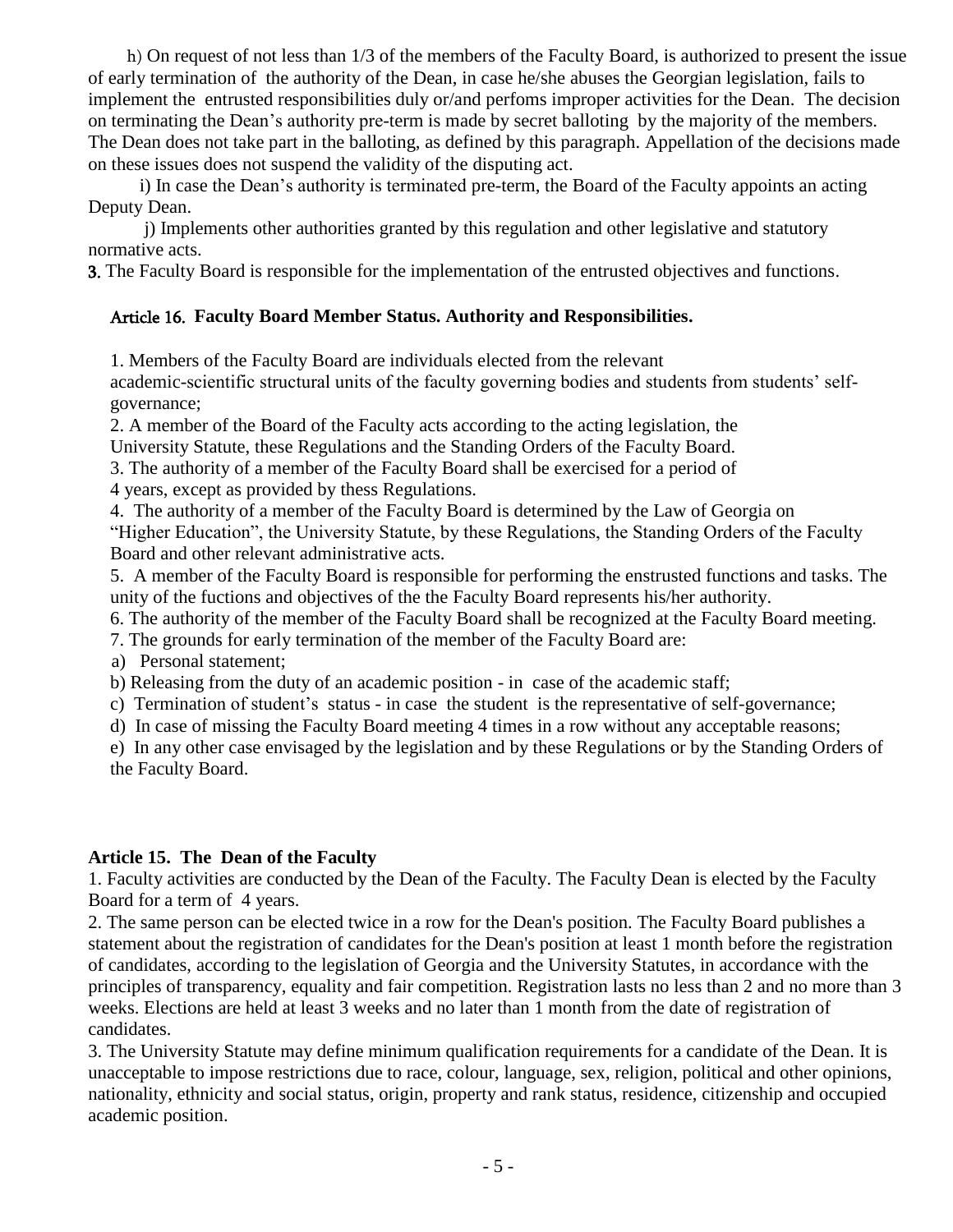## **4. The Dean of the Faculty:**

a) Ensures efficient implementation of the faculty scientific activities;

b) Submits to the Faculty Board the faculty development strategy plan, educational programs and research projects for study and approval;

c) Designs the faculty structure and regulations and submits them to the Faculty Board for approval;

d) Is liable to the Board of Representatives, the Academic Council and the Faculty Board within its competence;

e) Issues individual legal acts within his/her competence;

f) Chairs the sessions of the Faculty Board;

g) According to the law on "Higher Education" and the Statutes of the University, is responsible for the purposeful use of the Faculty budget;

g) Implements other authorities granted to him/her by decisions of the University Governing Bodies and the Georgian legislation.

5. In case of early termination of the Dean's authority, Faculty Board shall nominate the Acting Dean.

6. Procedural issues related to the election of the Faculty Dean and termination of the term of authority shall be determined by the applicable legislation, these Regulations and the Standing Orders of the Faculty Board.

## **Article 18. Vice-Dean**

- 1. The Dean of the Faculty has one Vice- Dean. The Vice-Dean of the faculty shall be elected/approved by the Faculty Board upon the proposal of the Dean. The Vice-Dean can only be a person with a Doctor's academic degree. The Vice-Dean is an administrative officer.
- 2. The authority of the Vice-Dean shall be defined by these regulations.
- 3. During the absence of the Dean, his/her duties are performed by the Vice- Dean within the authority granted to him/her by the Dean or the Rector of the University.
- 4. The Vice-Dean ensures:
	- a) Effective management of the academic process at all levels and stages of training;

b) Monitoring the process of fulfilling the duties imposed on the academic personnel by the work contract:

c) Controlling the process of mid-term assessment and final examinations;

d) Monitoring the work of the secretariat;

- e) Drafting the orders of the Dean and decisions of the Faculty Board;
- f) Monitoring the students, academic personnel and teachers' database;
- g) Coordinating the work of the academic personnel, teachers and students;

h) Preparing and holding scientific conferences of the academic personnel, teachers and students;

- i) Executing the tasks and instructions defined by the legislative acts of the university and the faculty managing bodies;
- 5. The term of authority of the Vice-Dean shall be defined by the decision of the Faculty Board. The term of office of the Vice- Dean shall not exceed 4 years.

6. The issue of early termination of the term of the Vice-Dean shall be discussed by the Faculty Board in accordance with the rules established by the Standing Orders of the Board, on the initiative of the Academic Council of the University, the Dean and the Rector of the University. 7. In case of early termination of the authority of the Vice-Dean, the Dean shall appoint the Acting Dean. The temporary acting Dean shall be appointed for a period of no more than 1 month.

# **Article 19. Dissertation Board**

1. **Dissertation Board** is the body created at the faculty which awards the academic degree of Doctor of Philosophy;

2. The rule for composition of the Dissertation Board and electing its chairperson shall be prescribed by the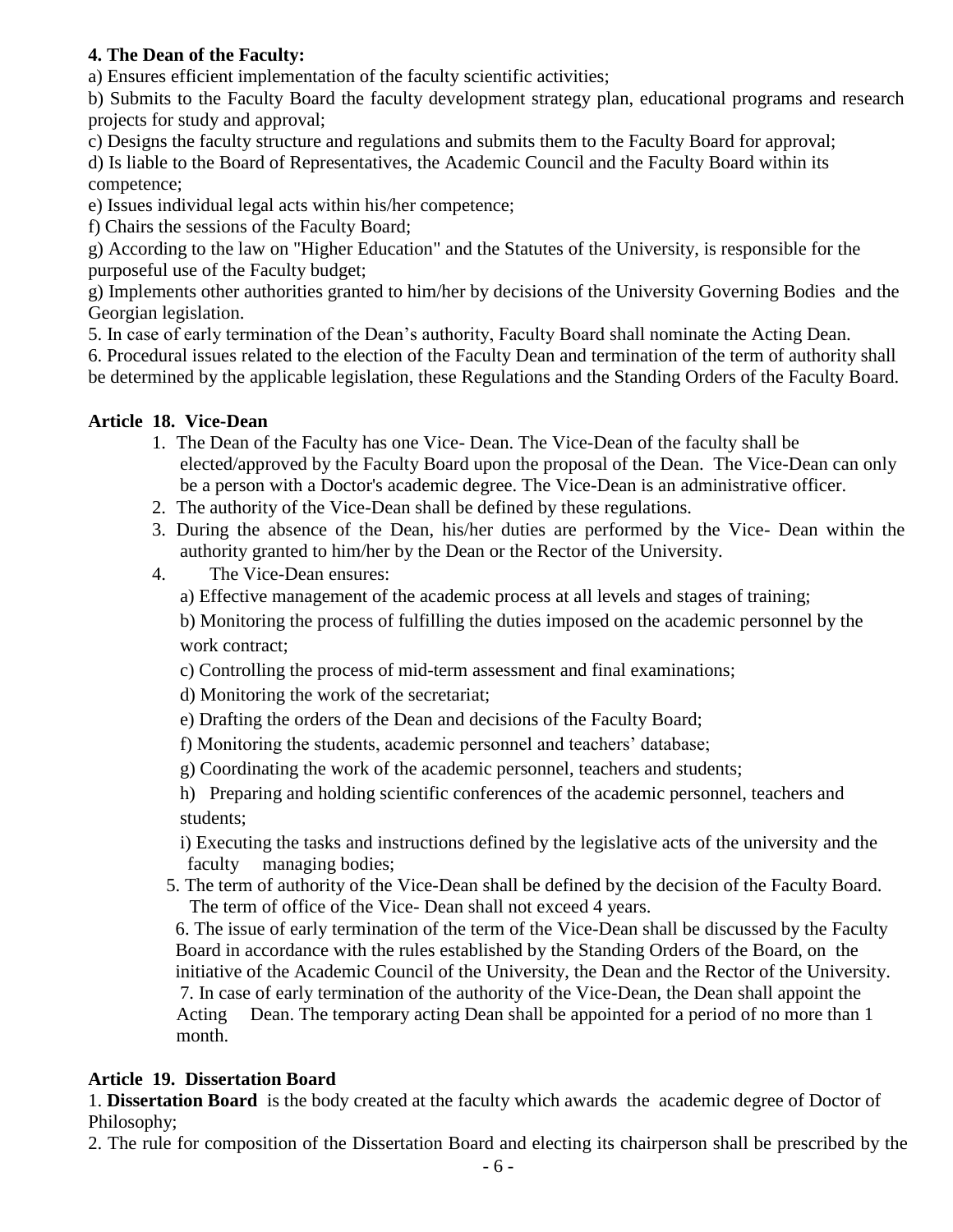University Academic Council according to the regulations approved by the Faculty Board;

3. The Dissertation Board consists of all full and associate professors of the relevant fields/specializations of the Faculty.

4. The Dissertation Board acts in accordance with the regulation submitted by the Faculty Board and approved by the Academic Council and grants the degree of Doctor in the branches of science defined by this regulation.

## **Article 20. Faculty Quality Assurance Service**

1. Quality Assurance Service of the Faculty (the "Service" - hereinafter) is the body created to evaluate the quality of educational and research activities of the faculty, as well as the qualification of the employees on a regular basis;

2. The Service operates in accordance with the Regulations of the Faculty and the Statute of the University; 3. The Service functions and objective are as follows:

 a) Evaluation of educational and scientific processes of the faculty on a regular basis and development of appropriate recommendations;

b) Conducting all necessary activities for the faculty staff development;

c) Collaboration with relevant units of Georgian and foreign educational institutions in order to work out a complete methodology for quality control and assurance;

d) Implementing internal activities that encourage university authorization and programme accreditation.

- 4. Faculty Quality Assurance Service:
	- a) Encourages high level quality teaching by using modern methods of teaching, learning and evaluation, encourages and facilitates self-assessment for successful authorization and accreditation processes;
	- b) Implements periodic assessment of educational programmes in accordance with the main criteria developed by the University Quality Assurance Service;
	- c) Modifies educational programme evaluation criteria based on the specificity of the faculty;
	- d) Participates in the processes of elaborating and approving new academic programmes, monitoring the process of the correct use of credit-transfer system, assuring qualification enhancement of the academic personnel (offering new methods of teaching);
	- e) Participates in the process of modification of the main methods of students' assessment, as well as of the criteria elaborated by the University Quality Assurance Service for evaluating scientificresearch activities, based on the specifics of the faculty and monitoring the proper use of evaluation;
	- f) After completion of each semester of studies, meetings are held with the faculty academic personnel, teachers, with the purpose of planning and monitoring students' teaching process.
	- g) Conducts communicative meetings with students and academic staff/teachers considering the analysis of the student's academic process assessment questionnaires;
	- h) Evaluates students' involvement in scientific researches;
	- i) Ensures optimization of academic plans/curricula and their compliance with the international standards;
	- j) Reviews syllabuses of compulsory and elective disciplines and makes their academic assessment;
	- h) Studies and reviews textbooks and determines their usefullness for teaching;
	- i) Encourages high level quality teaching by using modern methods of learning, teaching and evaluation, encouraging and facilitating self-assessment for successful authorization and accreditation processes.

5. The Service is guided by the Head of the Service, who is elected by the Faculty Board, on the proposal of by the head of the University Quality Assurance Service.

- 6. The Head of the Service may be a Full or Associate Professor of the University.
- 7. The Service consisits of the Head of the Service and a specialist of curriculum.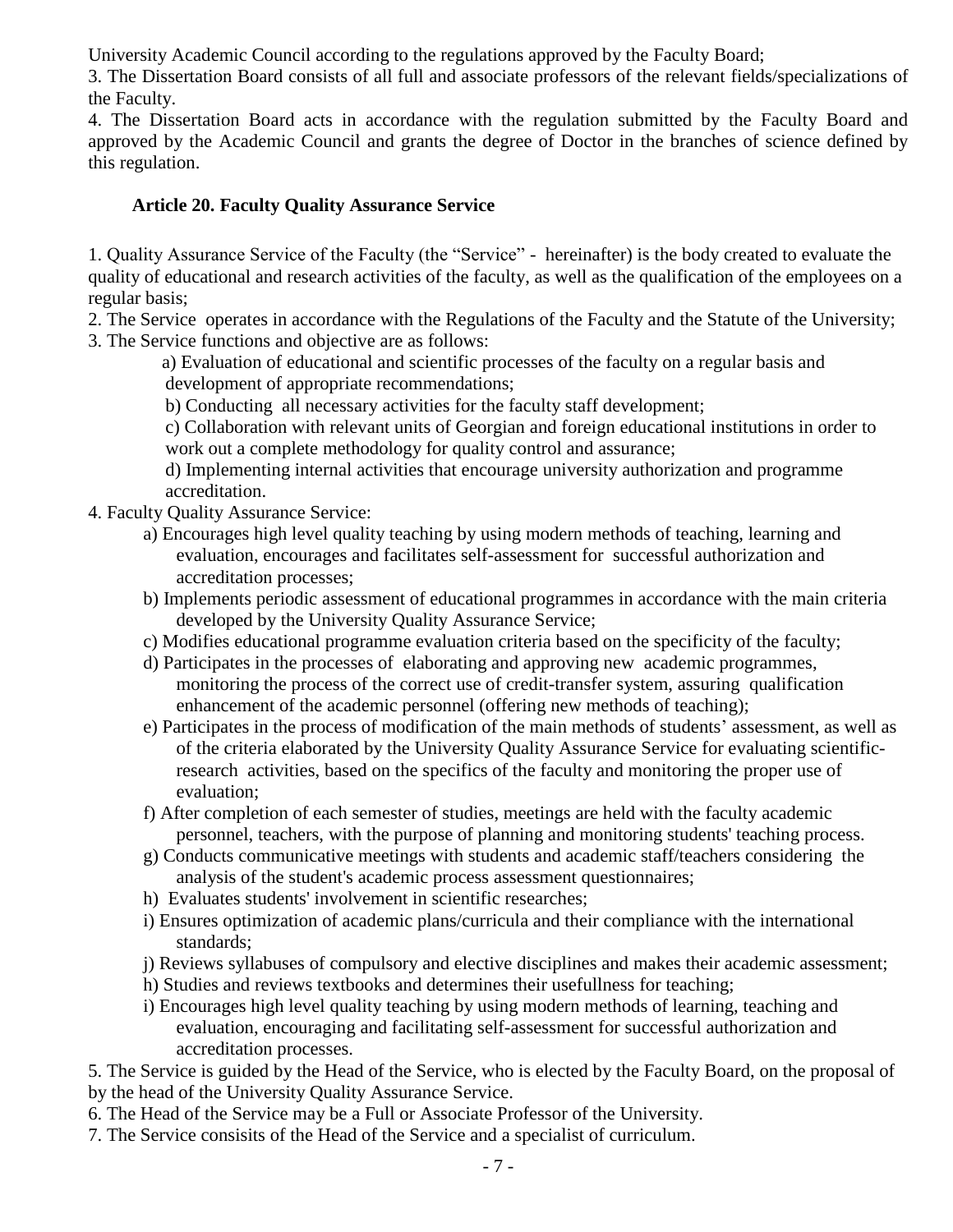- 8. The Service is entitled to:
	- a) Elaborate activities relating to the implementation of the Service authority;
	- b) Require all the necessary documentation and information in accordance with the scope of its competence.
- 9. The Service is responsible for fulfilling its functions and objectives.
- 10. The Head of the Service:
	- a) Runs and manages the Service;
	- b) Distributes functions among service personnel, gives them instructions and tasks;
	- c) Controls the personnel of the Service in terms of performing their duties;
	- d) Signs or vises the documents prepared in the Service;
	- e) Examines administrative complaints within the scope of competence;
	- f) Submits a report on the Service activities to the the University Quality Assurance Service, the Dean of the Faculty and the Faculty Board;
	- g) Solicits distribution of material and technical means required for the Service functions;
	- h) Is responsible for fulfilling the tasks and functions assigned to the Service;
	- i) Facilitates staff development and qualification enhancement;
	- j) Implements other authorities.

#### **Chapter IV. The Rule for Electing the Faculty Board. Pre-election Agitation and Campaign. Organization and Procedures of Faculty Board Elections**

#### **Article 21. The Rule for Electing the Board of the Faculty**

- 1. Electing the Faculty Board is the electoral process carried out according to the mandated rule of these regulations. It aims to elect the Board of the Faculty based on direct, free and equal elections by secret balloting.
- 2. The rule for electing the Board of the Faculty shall be regulated by the Statute of the University and these regulations – by means of direct, free and equal elections, by secret balloting – based on

the main principles of the elections.

- 3. Representatives from the academic staff shall be elected on the Faculty Board from the faculty academic-scientific structural units.
- 4. Representatives from the faculty academic staff and student self-governance shall be elected on the Board of the Faculty.
- 5. The academic personnel shall elect representatives on the Faculty Board from the academic staff, and students' self-governing bodies of the faculty shall elect students as their representatives from the self-governance;
- 6. The academic staff shall elect representatives to the faculty Board from the faculty academic-scientific structural unit, proportionally to their number in the structural units. A structural unit should have at least 1 representative on the Board of the Faculty. The total number of the members of the council must not exceed 21 members (in case there are 21 members on the board, this ratio should be distributed inthe following way: the Dean, 5 students, 15 academic personnel). Representatives from the structural units to the Faculty Board shall be elected in the following way:

a) From 5 members of the staff of a structural unit, 1 person shall be elected as a representative on the Board of the Faculty.

b) In case, the number of the members of the Faculty Board exceeds 21, according to the sub-paragraph "a", the number of the academic personnel to be elected on the board from the faculty structural unit shall be defined by the following formula:

$$
N = X * 15 / Y
$$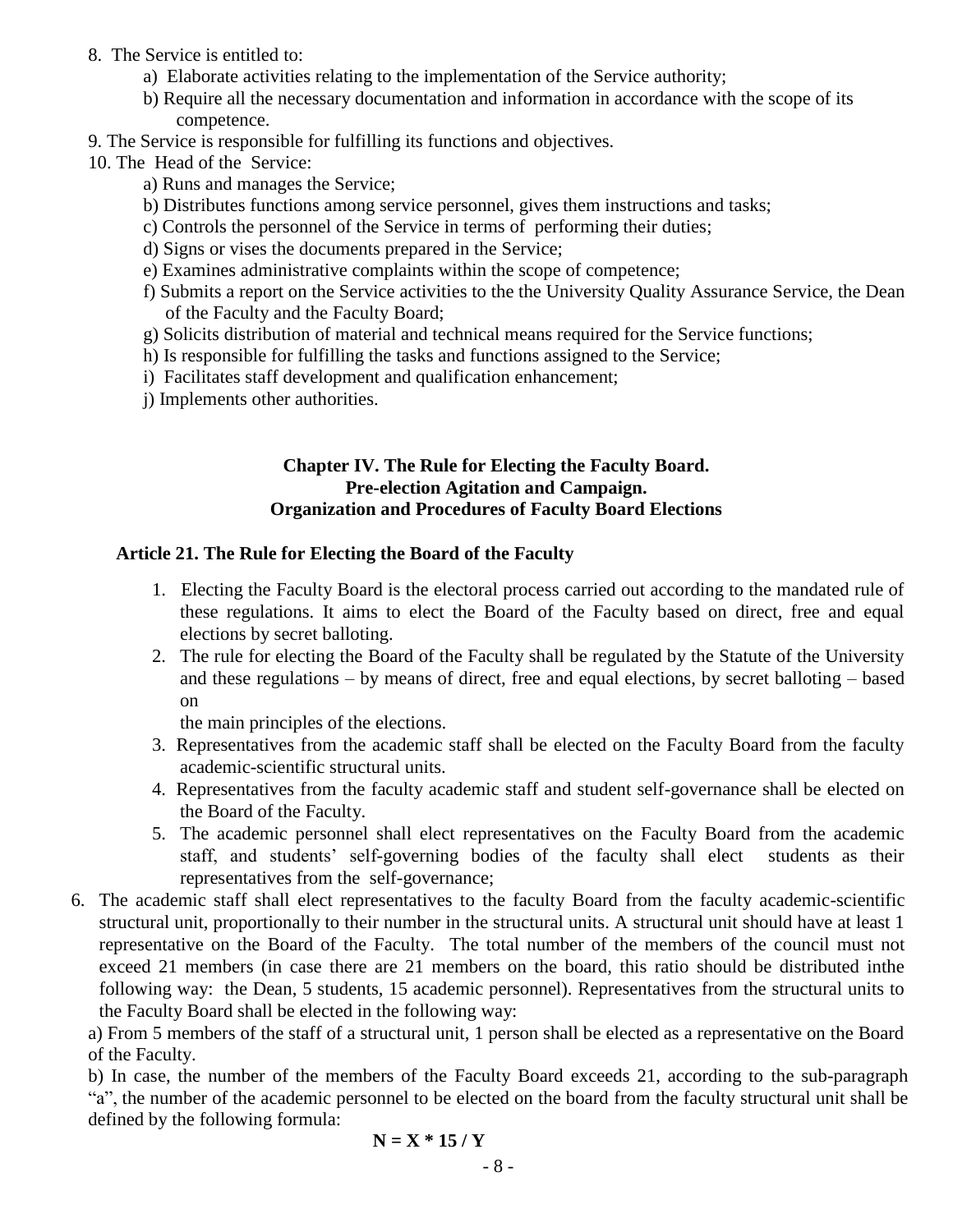where

b.a) "N" represents the number of the representatives from the academic personnel to be elected in the council;

b.b.) "X" - the number of the academic personnel in the structural unit;

b.c. ) "Y" – the number of the academic personnel of the faculty;

b.d.) "15" – the maximum number of the personnel in the Council of the Faculty;

c) After calculation according to the principle defined by the sub-paragraphs "a" and "b" of this paragraph, if they do not receive a whole number, the result shall be rounded up to the greater number, if one hundredth of it is 50 or more. In other cases, it shall be rounded up towards the lower number.

7. The number of representatives from the structural units to be elected on the Faculty Board is defined by the administrative act of the Rector.

8.Elections of the Faculty Board shall be appointed by the Rector of the University.

9. Representatives from the student self-governance on the Faculty Board must not be less than  $\frac{1}{4}$ of the council membership. In case the number of the representatives from the student self-governance to be elected on the board is not a whole number, representatives from the student self-governance shall be a greater whole number than ¼. Representatives from the student self-governance on the Faculty Board shall be elected for a term of 4years.

10.The Board of the Faculty shall be elected for a term of 4 years. Next and extraordinary elections shall be held.

11.Next elections of the Faculty Board shall be held in every 4 years in accordance with the rule set by these regulations.

12.Registration of the candidates for the Board shall begin after 3 calendar days from appointing the elections. The registration of the candidates shall take place during not less than 5 calendar days. Elections of the Faculty Board shall be held not later than 5 calendar days after finishing the registration.

13.In the legal act issued by the Rector of the university on appointing the Faculty Board elections, there shall be indicated the date of the beginning the registration of the cadidates, the deadline for receiving applications from the candidates, a list of documents to be submitted by the candidates, the date and place of holding elections.

14.The University Election Commission shall assure registration of the candidates for the Faculty Board. Within the set rule, the University Election Commission may reject a candidate's application for registration, which isascertained by the written decision of the commission.

15.In case a candidate is denied the registration, there must be indicated the fault, which is the reason for the denial. The candidate is authorized to recover the fault during 1 calendar day. Denial to the registration may be appealed during one calendar day in the University Election Commission. The University Election Commission makes a decision on the appellation during 1 calendar day.

16.A candidate from the relevant structural unit shall be considered elected, if he/she gains the best results; the number of the elected candidates from the academic staff and student self-governance is set by the administrative act of the Rector for the relevant structural unit.

17. In case the authority of a member of the Faculty Board is terminated pre-term, during the left term of authority one of its members, who has obtained the majority of votes on the Faculty Board elections becomes the candidate. If there is not such candidate, then by-elections are held.

18.In case the number of the academic staff in the appropriate structural unit of the faculty is reduced, and this reduction causes changes in the membership number of the council, then according to these regulations, the authority of a member of the council from the relevant structural unit, who has received the fewest number of votes in the election, shall be dismissed pre-term. If there is not such member, then by-elections shall be held. Similarly, if such reduction requires electing an additional member from the relevant structural unit, the member of the council shall become the candidate, who has received the majority of votes from the corresponding structural unit. If there is not such candidate,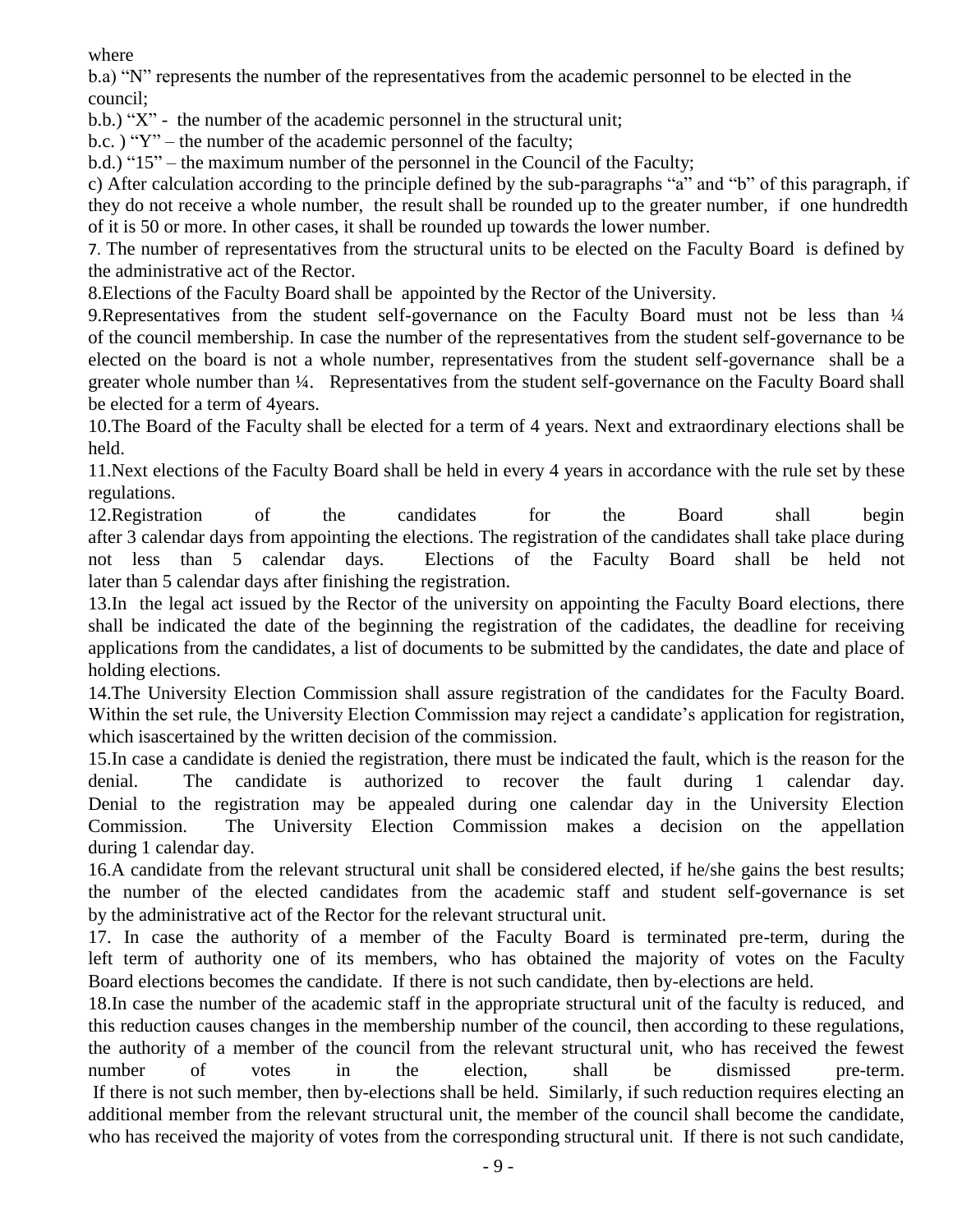then by-elections are held. In case the number of the academic staff is increased in the relevant structural unit of the faculty, and this increase causes changes in the membership number of the Faculty Board, by-electionsshall be held for only additional members of the council. Similarly, if such increase causes termination of the authority of a council member from the relevant structural unit pre-term, then according to these regulations, his/her authority is terminated before the term. In case the faculty is re-organized (unifying relevant structural units, dividing, attaching, separating, etc.), or a new structural unit is created or cancelled, by-elections shall be held for only those structural units, which were affected these changes.

19.The University Election Commission, with the help of the relevant Faculty Election Commission, ensures organization of the Faculty Board elections. The Election Commission of the University is authorized to make decisions on organizational and procedural issues of the elections, if there is not ascertained something else by these regulations. The issues connected with the elections, which are not arranged by these regulations, shall be regulated by the administrative act of the Rector of the university.

20.On the issue of holding by-elections, the Dean of the faculty shall apply to the Election Commission;

21.During 2 days after receiving the application of the Dean, the University Election Commission, in accordance with the Rector, makes a decision on holding by-elections of the Faculty Council and publishes this information.

22.In order to gain the right for taking part in the elections, a candidate must be registered in the Election Commission of the University, as set by the rule of these regulations.

23.The news on announcing the elections of the Faculty Board should contain information about receiving applications of the candidates and the dates of their registration, the date and place of holding elections.

24.In order to register, a candidate shall personally apply to the Election Commission of the University. A person is authorized to participate in the Faculty Council Elections as a candidate from the structural unit, where he/she is mainly employed. The term for receiving applications of candidates, willing to become members of the Faculty Council must not exceed 5 days.

25.Immediately after finishing the registration, the University Election Commission makes a unifed list of all candidates. Based on the unifed list, the University Election Commission makes a decision on printing the ballot-papers.

26.A ballot-paper must contain information about the personal data of the candidates – their name, surname and status.

27.Elections shall be considered held, if at least 1/3 of all persons with the right to vote took part in the elections (according to the relevant structural units).

28.If candidates who took part in the elections received the equal number of votes, second round of elections shall be held. In the second round of elections, two or more candidates with the same number of votes have the right for participation. The second round of elections shall be held during 3 calendar days from holding the primary elections.

29.The second round of elections shall be considered held, if at least 1/3 of all voters took part in it, and the winner of the second round elections shall be considered the candidate, who receives the majority of votes.

30If none of the candidates took part in the elections, re-elections shall be held according to the rule set by these regulations.

## Article 22. **Pre-election Agitation and Campaign**

1. A candidate to be elected in the Council of the Faculty is authorized to hold pre-election campaign.

While carrying out pre-election campaign, all candidates enjoy equal rights.

2. The candidates to be elected and electors have the right to conduct pre-election agitation to support the candidates.

3. On the polling day pre-election agitation and campaign is prohibited.

4. The following people shall not allowed to take part in the pre-election agitation and campaign of the Faculty Board elections:

a) Members of the electoral commission;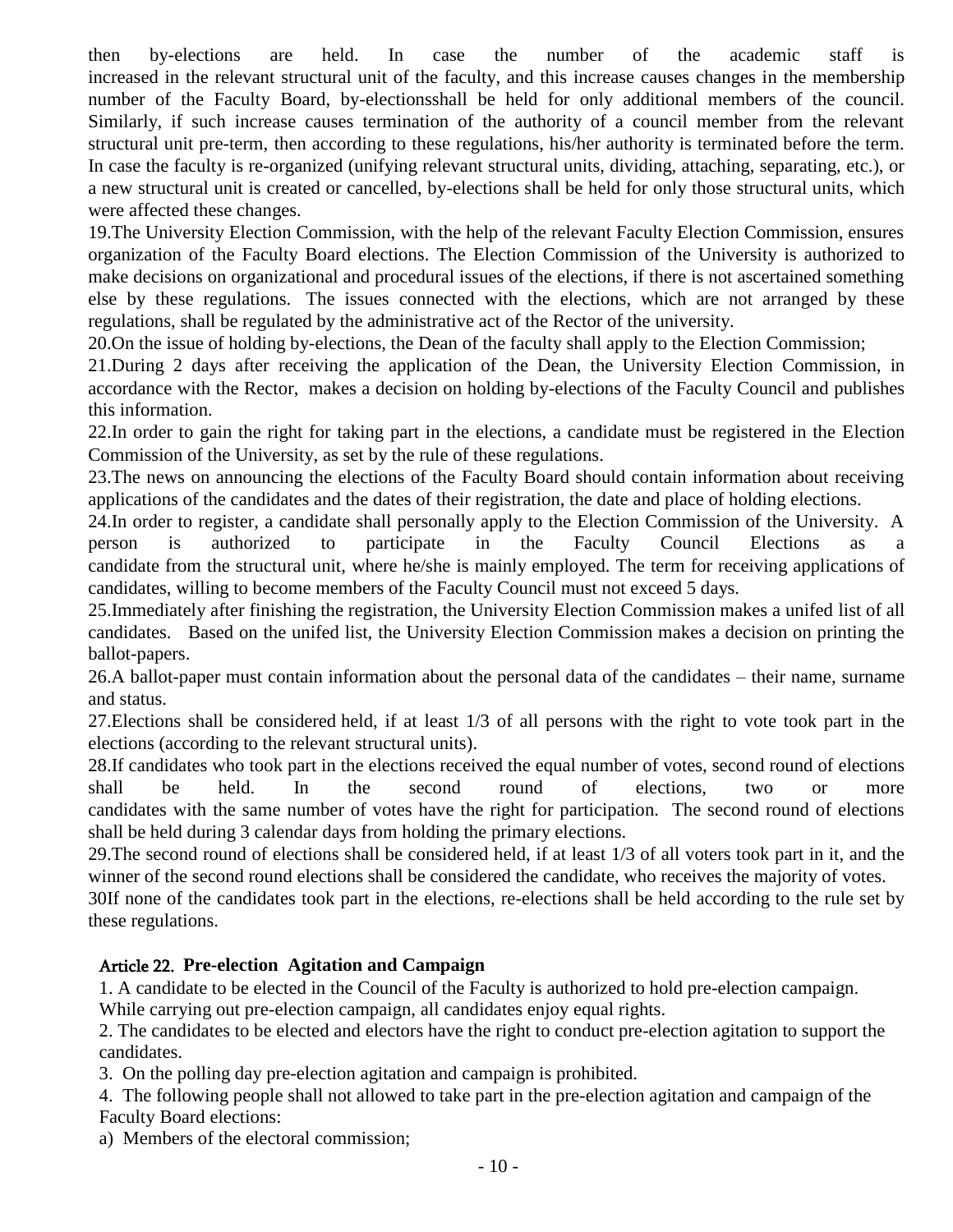b) People on the administrative positions (except the case, when the administrative officer is registered as a candidate) and support personnel (except the case, when the person holds an academic position simultaneously).

5. Pre-election agitation and campaign can be implemented by different activities (congregations and meetings with the voters, public debates and discussions), publishing and dissemination of printed agitation materials, pre-election proclamations, announcements, by preparing and spreading papers and photos, as well as by any means allowed by the legislation. It is banned to hinder their dissemination; 6. Pre-election campaign and agitation must not impede the academic process at the university. It is prohibited to hold electoral agitation and campaign at the lectures, as well as any other activity that is incompatible with the candidate's status (bribery in direct or indirect way, or granting any good or privilege, or giving such promise and others), affects the discipline at the university;

7. The administrative staff of the university has no right to deny using university rooms and halls for holding electoral campaign and agitation without any proof. All candidates should enjoy equal rights to utilize the university area. Denial of this demand may be appealed in the University Election Commission during one day-period,

#### **Article 23. Electoral Register**

1.The electoral register is made by the University Election Commission according to the appropriate structural units of the faculty, and in accordance with the University Human Resources Management Service.

2. The electoral register of the academic staff is made according to structural units.

3.The electoral register involves all professors, associate professors, assistant professors and assisstants of the represented structural unit.

4. If a member of the academic staff is employed in more than one structural unit, he/she shall be included in the electoral register of the structural unit, where he/she has more hourly workload. If the hourly workload of a member of the academic personnel is equal, he makes a decision himself on which structural unit's electoral register he prefers to be enlisted.

- 5. The faculty electoral register must include the following data:
	- a) Name and surname of the voter;
	- b) Personal number according to the identity card/passport for the academic personnel.

6. It is inadmissible to include the data of the same person in the electoral register of several structural units.

#### **Article 24. Ballot Paper**

- 1. Voting takes place by the appropriate marking on the ballot paper and putting it in the ballot box.
- 2. Ballot papers are printed by the university, which is ensured by the University Election Commission.
- 3. On the ballot paper there is indicated:
- a) The name of the relevant faculty of the university with the denomination of the structural unit;
- b) Indication about which management body elections is the ballot paper designed for;
- c) List of the nominated candidates.
- 4. It is inadmissible to give more than one ballot paper to a person.
- 5. A ballot paper is given to a person only in the case of presenting the identity card.

#### **Article 25. Ballot Box**

- 1. In order to hold elections, the Commission assures the Faculty Election Commissions with ballot boxes. Each election commission is delivered a ballot box.
- 2. On the ballot box there is clearly indicated which management body is this box intended for.
- 3. The ballot box is checked before the voting begins, so that the members of the election commission and poll-watchers to be sure that the box is empty. Then he ballot box shall be sealed with the observence of the members of the commission and poll-watchers and together with the ballot-paper of the first voter, they shall put the controlling sheet, which is one of the means of checking the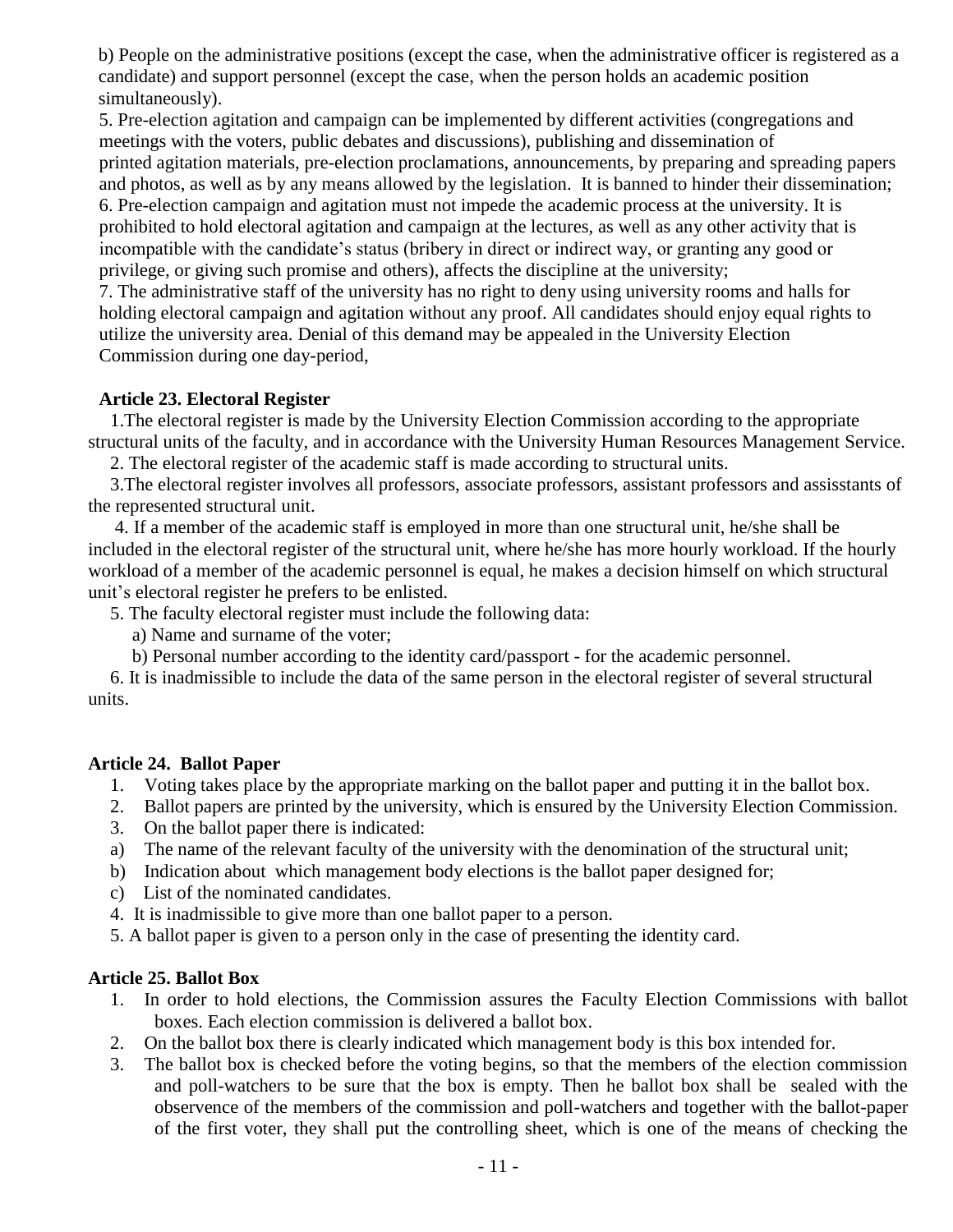authenticity of the election results.

- 4. The control sheet is drawn up in 2 copies and there is indicated the requisites of the relevant faculty and of the first voters, signatures of all members of the commission. One copy of the controlling sheet is left in the election commission.
- 5. If the ballot box is damaged during the electoral process, the election commission is authorized to judge about cancelling the results of the elections, if it considers that this may affect the results of the elections.
- 6. If there is no control sheet in the ballot box after its opening, or the data on the control sheet in the ballot box does not coincide with the data on the control sheet in the election commission, the results of the elections are declared void.

## **Article 26. Organizing Elections**

- 1. Elections shall be held on the day appointed by the Rector;
- 2. The expenditures connected with the organization and holding of elections shall be covered by the university. The university does not refund the expenditures of the candidates;
- 3. The university shall ensure a room for the election commission;
- 4. The election commission of the university and of the faculty begin work at 9 a.m. Voting begins at 10 a.m.
- 5. Members of the faculty election commission distribute their functions by means of sortition before 10 a.m. After the sortition there must be assigned:
- a) Registrars;
- b) Signatories to the election bulletins;
- c) Regulators of the flow of voters.
- 6. The Head of the faculty Election Commission shall not take part in the elections.

# **Article 27. Procedure of Elections**

1. On the polling day, a voter receives a ballot-paper from the registrar of the election commission, which is confirmed by the signature alongside with his/her surname in the list of voters. After that, the voter goes to a member of the signatory commission, who signs up in the appropriate table of the ballot-paper. Then, the voter enters a specially arranged polling booth, and after circling one of his favourite candidates, drops the ballot-paper in the polling box and leaves the room of the election commission. It is impossible to let more than 5 voters in the polling room altogether.

2. The voter can vote personally. It is prohibited to vote instead of another person in any form.

3. The voter can vote for only that representative of the structural unit, where the voter is employed.

4. Any separate place, where the secrecy of balloting is ensured, may be considered as a polling-booth.

# **Article 28. Summarizing Election Results**

1. Balloting finishes at 14.00 p.m. on the polling day.

2. After finishing balloting, members of the election commission count the quantity of votes in the list of voters who took part in the elections; this is attested in the relevant conclusive protocol, which depicts the total number of votes of all candidates who took part in the elections.

3. Elections shall be considered held, if there appeared at least 1/3 of all voters who were on the list (according to structural units).

4. After counting the number of voters who appeared at the elections, ballot-box shall be opened and members of the commission shall count ballot-papers. Ballot-papers shall be counted according to the structural units.

5. The ballot-papers taken out from the ballot-box and circled shall be arranged separately according to the candidates who participated in the elections. Void ballot papers shall be put apart.

6. A ballot paper shall be void if:

a) There is no signature of a member of the signatory commission on the ballot-paper;

b) If none of the candidates are circled;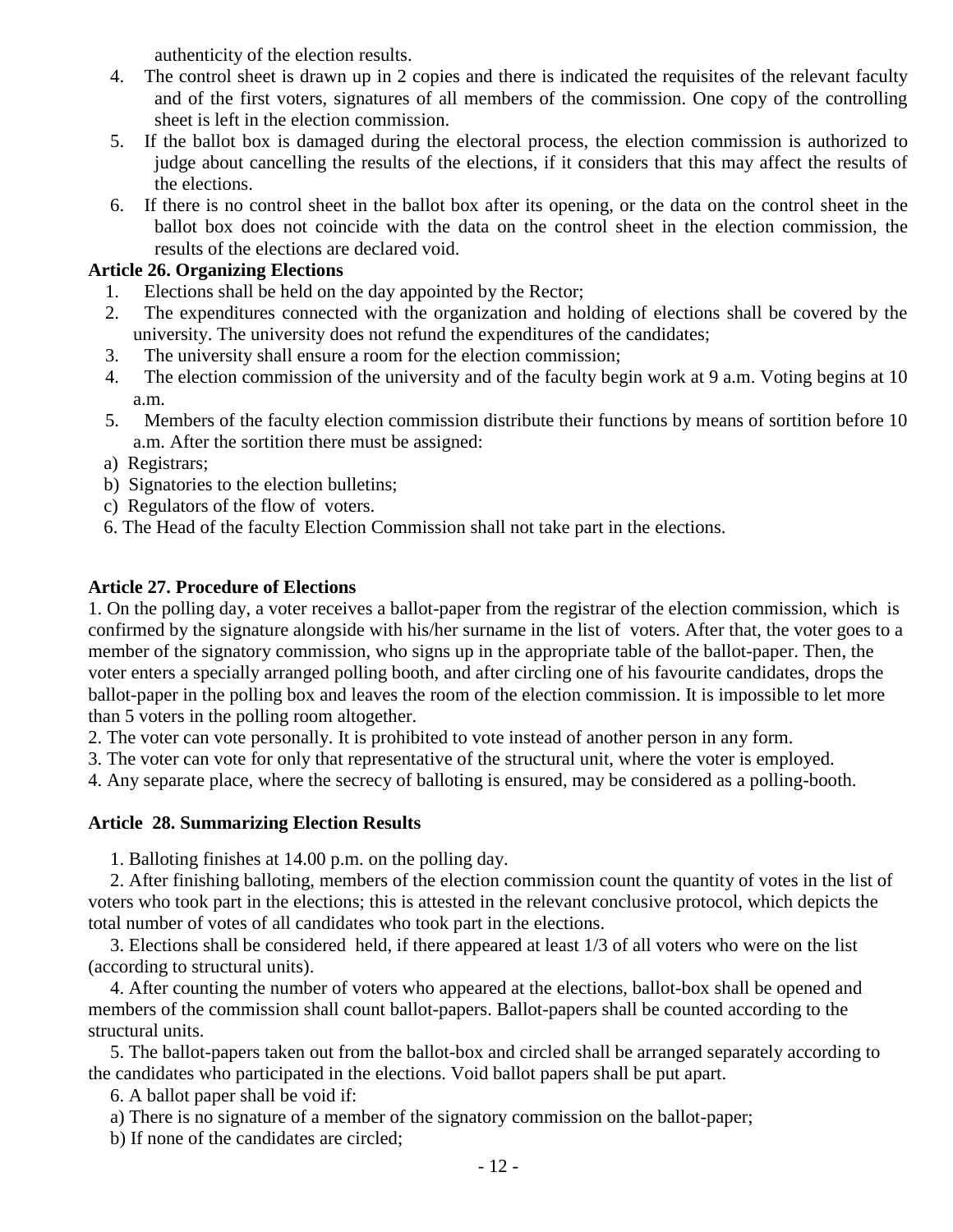c) If there is circled more than one candidate;

d) If it is impossible to clarify which of the candidates is voted by the voter;

e) There is not indicated the name of the faculty, where the elections are held;

7. Immediately after counting the votes, the conclusive protocol shall be completed, where they shall enter the following data:

a) Number of voters according to the lists;

b) Number of voters who appeared at the elections according to the signatures of the voters in the election lists;

c) Total number of the ballot-papers in the ballot-box;

d) Number of void ballot-papers;

e) Number of votes received by each candidate;

f) Signatures of all members of the commission.

# **Article 29. Poll-watcher**

1. For the purpose of observing the process of voting at the elections, individuals and legal entities are authorized to refer to the election commission of the university to obtain the status of a poll-watcher, not later than 1 day before the elections.

2. A legal entity implements shall implements status of a poll-watcher by means of its representatives, whose identities are indicated in the application presented for obtaining the status of an observer;

3. A person shall not allowed to be an observer, if he/she is:

a) A candidate to be elected;

b) A member of the administrative staff;

c) A voter of the faculty, where he/she asks for participation as a poll-watcher.

4. A poll-watcher is authorized to attend the work of election commissions on the polling day and in the process of discussing appellations;

5.A poll-watcher is authorized to:

a) Refer to the head of the election commission in case of detecting an abuse and demand its prevention; also, in case the head of the election commission rejects this demand, draw up a protocol on the abuse;

b) Submit an appellation to the election commission of the university.

6. A poll-watcher is obliged not to hinder the process of the elections.

7. Election commissions are obliged not to hinder the poll-watcher.

## **Article 30. Protocol on Abuse**

On the polling day, in case of detecting a violation of the rule set by these regulations, a candidate, a pollwatcher, a member of the election commission or a voter is authorized to draft a protocol on abuse, where they shall indicate:

- a) The name, surname, address of the person who drafts a protocol;
- b) The status of the person who drafts the protocol (a candidate, a voter, an observer, a member of the election commission);
- c) The content of the abuse;
- d) The time of attesting the abuse;
- e) The signature of the head of the election commission, or a note about denying his/her signature;
- f) Identity of the witnesses (in case there are witnesses who will ascertain this fact) and their signatures;
- g) The demand of the person who drafts the protocol;
- h) The signature of the person who drafts a protocol.

# **Article 31. Announcing Results of the Election**

The results of the election shall be announced on the polling day. The election commission of the faculty is responsible to post the act on the results of the elections in the place available for everyone.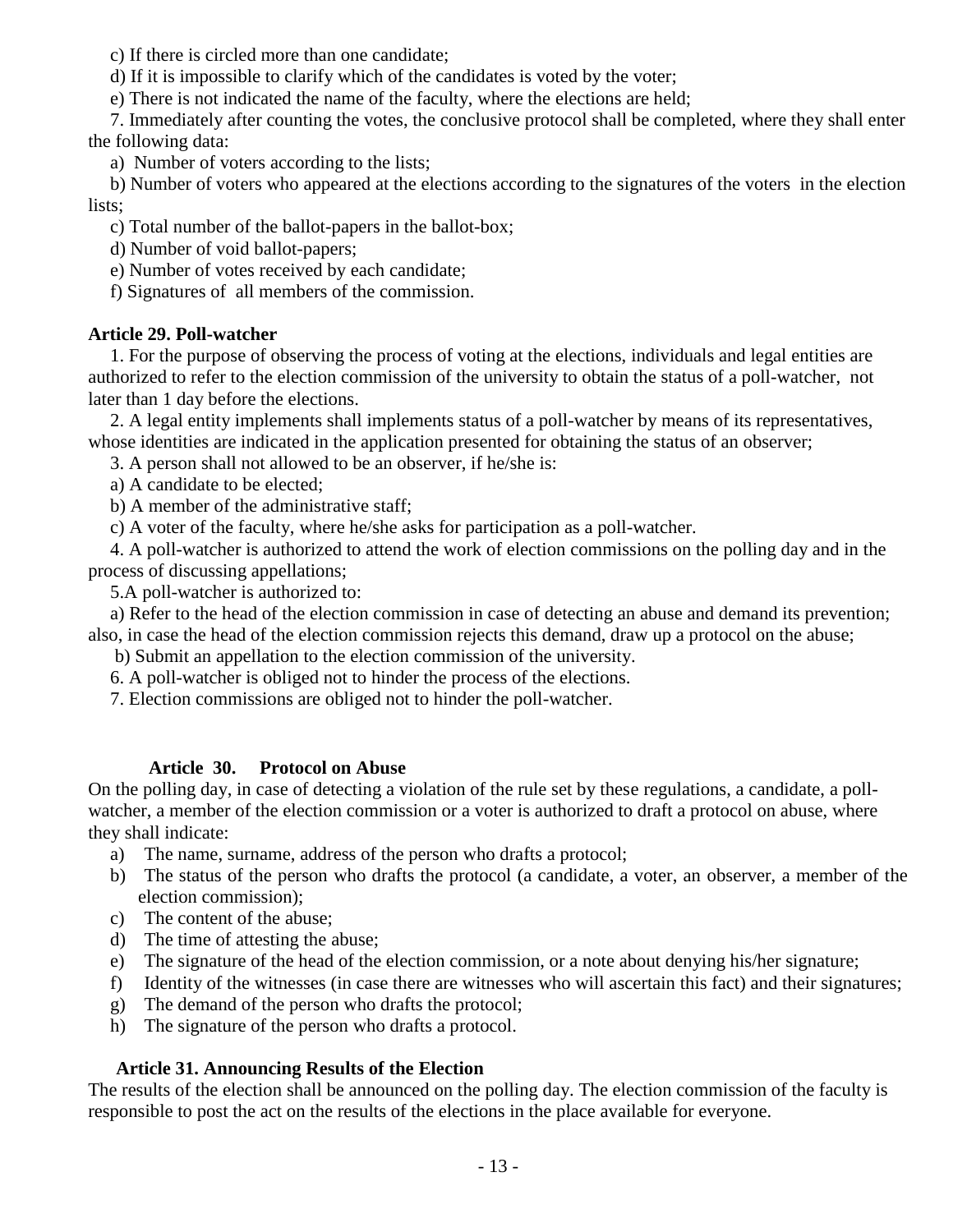# **Article 32. Appealing Against the Results of the Elections**

1. If there is not ascertained any other issue by these regulations, during 24 hours after announcing the results of the elections, a candidate, an observer, a member of the election commission of the faculty or a voter from the structural unit of the relevant faculty is authorized to appeal against violation of the rule according to the regulations of the election commission of the university. After expiration of this term, appellations shall not be received.

- 2. An appellation must include the following requisites:
	- a) The name, surname, address of the person appealing;
	- b) The status of the person appealing (a candidate, a voter, a pol-watcher, a member of the election commission of the faculty);
	- c) The content of the abuse;
	- d) The time of attesting the abuse;
	- e) The signature of the head of the election commission, or a note about denying his/her signature;

f) Identity of the witnesses (in case there are witnesses who will ascertain this fact) and their signatures;

- g) The demand of the person who appeals;
- h) The signature of the person who makes an appellation.
- 3. The appellation must be attached to the copy of the protocol on abuse, in case there is one.
- 4. The election commission of the university is obliged to discuss the appelations during 1 calendar day after receiving them and make the appropriate decision.

 5. The decision on declaring the elections void, shall be made by the election commission of the university, if it considers that the detected abuse has had an essential impact on the results of the elections.

## **Article 33. Publishing Final Results. Recognition of the Faculty Board Authority**

- 1. Final results of the elections shall be published by the Election Commission of the University by posting them in the open place available for everyone. Results of the elections shall be published on the university web-site, in the printing body of the university and posted on the University Information Board.
- 2. Final results of the elections become valid from the very moment of their publishing.
- 3. The first session of the Faculty Board shall be invited by the Rector of the university within not later than 3 days from publishing the final results of the elections.
- 4. The Board of the Faculty shall be empowered with its authority from the first day of meeting. The Council of the Faculty shall be considered authorized, if more than half of its members attend it. The majority of the attendees shall make decision.
- 5. The authority of the Board of the Faculty shall be terminated by the first meeting of the newly elected council.

#### **Chapter V. Faculty Structure. Academic-Scientific and Support Structural Units of the Faculty**

## **Article 34. Faculty Structure**

1. The faculty structure includes academic-scientific and support structural units of the faculty established in accordance with the Law of Georgia on "Higher Education" and the University Statute.

2. The structure of the faculty shall be designed by the Faculty Board and approved by the University Academic Council.

## Article 35. Academic-scientific and support structural units of the faculty

1.The rule for the activities of the faculty academic-scientific and support structural units is determined by the University Statute and these Regulations.

2. The faculty includes: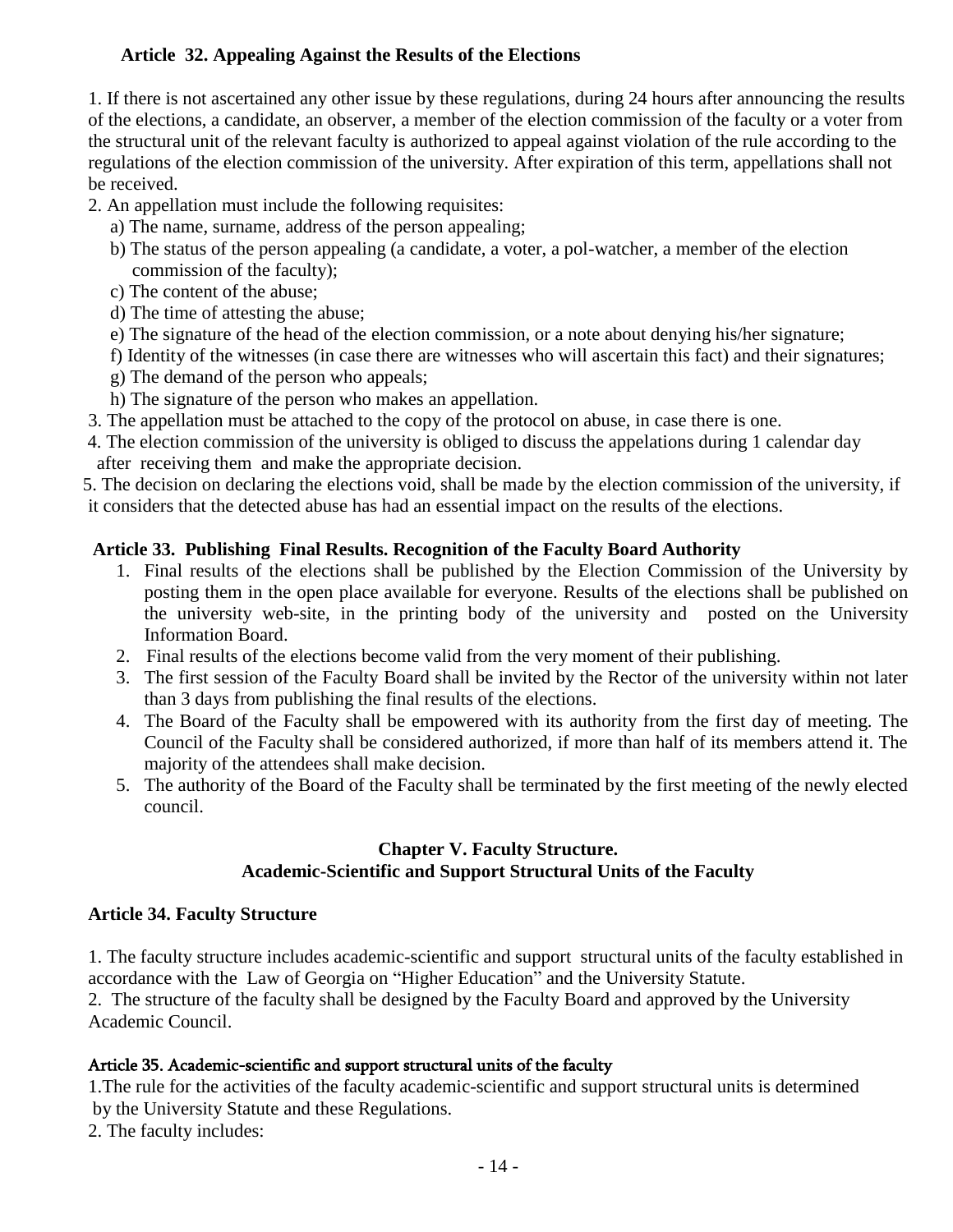- a) Academic-scientific and support structural unit Department;
- b) Academic-scientific laboratory;

c) Support structural unit – Secretariat of the Faculty.

# Article 36. Academic-Scientific Structural Units of the Faculty

- 1. Academic-scientific structural units of the faculty are as follows:
- a) Department of Pedagogics;
- b) Department of Teaching Methods.

2. The academic-scientific structural unit of the Faculty carries out its activities in accordance with the Law of Georgia on "Higher Education", the University Statute, this Regulation and the Regulation of the Structural Unit approved by the University Academic Council. The faculty may include a scientific-research structural unit whose regulations shall be approved by the University Board of Representatives.

3. A structural unit of the Department is represented by the direction whose head is appointed and dismissed from the post by the Faculty Board on the proposal of the Dean of the Department that shall be approved by the Rector of the University.

## Article 37. Goals and Objectives of the Faculty Academic-Scientific Structural Unit:

- a) Facilitating efficient implementation of academic-scientific activities;
- b) Engagement in the process of designing educational programmes;
- c) Devising a strategic plan for development.

## **Article 38. The Management of the Faculty Academic-Scientific Structural Unit**

- 1. The faculty academic-scientific structural unit is guided by the **Head of the Department** in case of the faculty department;
- 2. The head of the faculty academic-scientific structural unit may be a professor or an associate professor from this structural unit;
- 3. The head of the faculty academic-scientific structural unit shall be approved or elected by the Faculty Board on the proposal of the Dean;
- 4. The Faculty Board approves the head of academic-scientific structural unit if only one candidate is nominated by the Dean of the Faculty;
- 5. The Faculty Board elects the head of the academic-scientific structural unit if the Dean of the faculty nominates two or more candidates;
- 6. The rule for making decision on approval/election of the head of academic-scientific structural unit of the Faculty shall be determined by the Standing Orders of the faculty;
- 7. The term of office of the head of the academic-scientific structural unit of the Faculty expires upon the expiration of the term of office of the faculty Dean. In case of early termination of the term of the head of academic-scientific structural unit of the faculty, the Rector of the university shall appoint a temporary Acting Head before the appointment of the new one;
- 8. The head of the academic-scientific structural unit of the faculty shall be dismissed from fulfilling his/her duties by the Rector of the university.

## 9. **The Head of the Department**:

- a) Coordinates academic-scientific activities of the department directions;
- b) Provides elaborating and implementing educational programmes (curricula) and syllabuses;
- c) Establishes business ties with state and private sectors for the purpose of employment of the graduates and studying the labour market requirements;
- d) Ensures carrying out the pedagogical and training practice at the appropriate level;
- e) Cares about improvement of the material-technical and training base;
- f) Supervises designing and implementation of scientific-research plans and scientific projects;
- g) Assigns curators/tutors to the groups of trainees and leads their activities;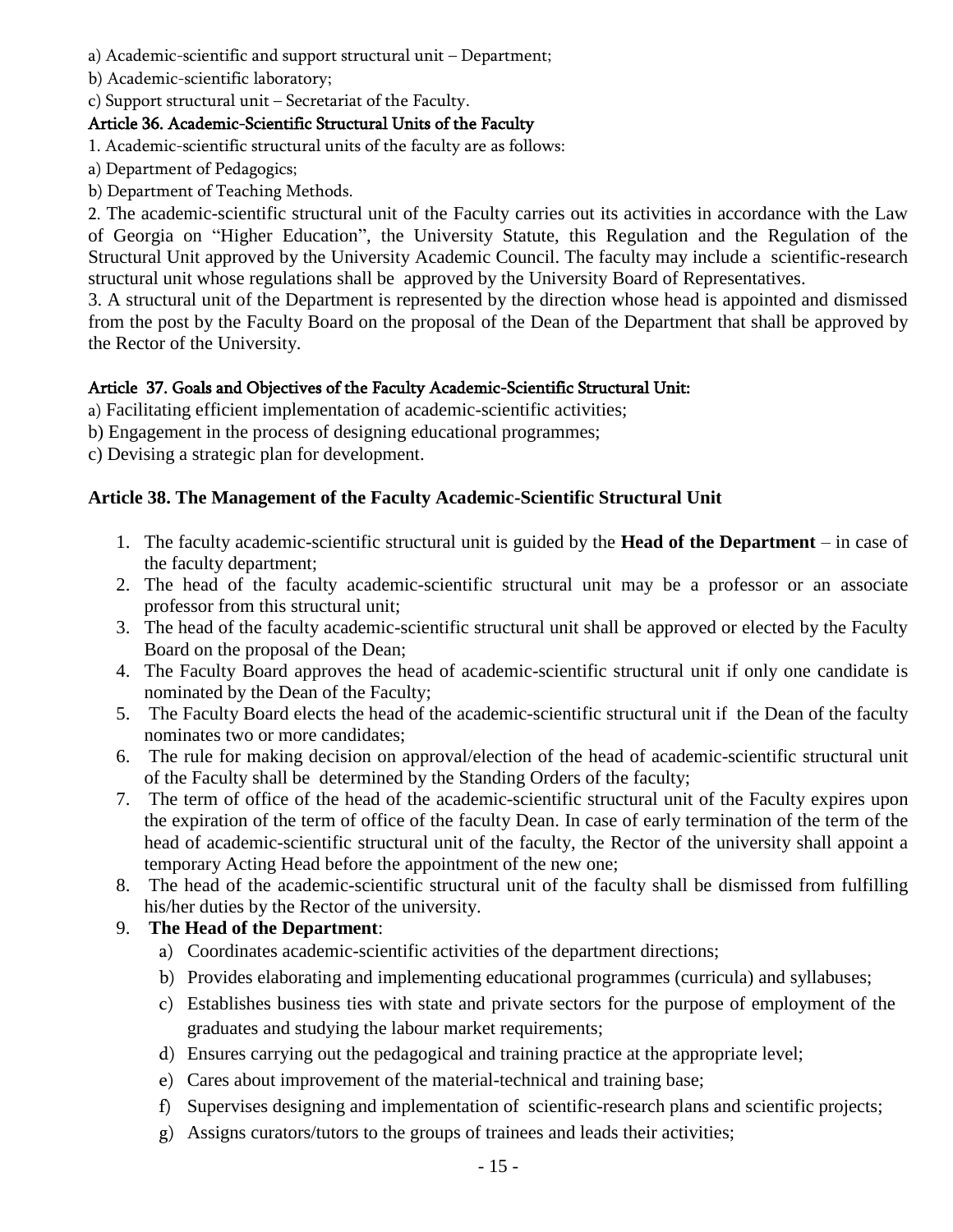- h) Organizes students, MA and PhD students' participation in conferences, symposiums and seminars;
- i) In collaboration with the members of the department defines priorities in scientific researches;
- j) Carries out particular assignments of the Faculty Board and the Dean;

## Article 39. Technical Staff

## 1. Secretariat of the Faculty.

1.1. The faculty Secretariat is managed by the Dean of the faculty.

1.2. The staff of the Secretariat is appointed and dismissed from the post by the Rector of the University on the proposal of the Dean.

1. 3. The faculty Secretariat assures:

 a) Formation of students' personal files, their maintenance and issuing received documentation within the established rule of the unversity;

b) Producing statistics;

- c) Entering student data in the electronic base and systematic renewal of the base in this direction;
- d) Organizing information on students' registers, study cards and mobility;
- e) Providing students with certificates and other kinds of nformation (about the academic achievement, etc.);
- f) Issuing/receiving/organizing examination registers;
- g) Authenticating information about the data of the alumni in order to prepare an order on granting the qualification and complete the annex;
- h) Controlling students' academic and financial liabilities during the examination periods;
- i) Systematic accounting of students' personal files and submitting archival materials to the archieve;
- j) Performing other instructions and assignments regarding the management of the academic process.

# 2. A Specialist of the faculy academic-scientific structural unit.

2.1. A Specialist of the faculy academic-scientific structural unit is liable to the Head of the Department.

2.2. Based on the decision taken at the department session, the Faculty Board shall appoint and dismiss a specialist from the post, that shall be approved by the Rector of the university.

# 3. A laboratory assistant of the academic-scientific laboratory.

3.1 is responsible for support- organization of laboratory works.

# Article 40. **Support Structural unit of the Faculty**

1.The faculty support structural unit operates according to the Regulations on Support Structural Units approved by the University Academic Council.

2.The Head of the faculty structural unit is appointed and dismissed from the post by the Rector of the university.

# **Article 41. Support Staff**

**1.** The authority, competence and the rule for activities of the support staff of the faculty shall be determined by the relevant instructions and work descriptions that are approved by the Administrative Act of the University Rector.

**2.** Support staff of the faculty shall be appointed and dismissed from the post by the Rector of the University.